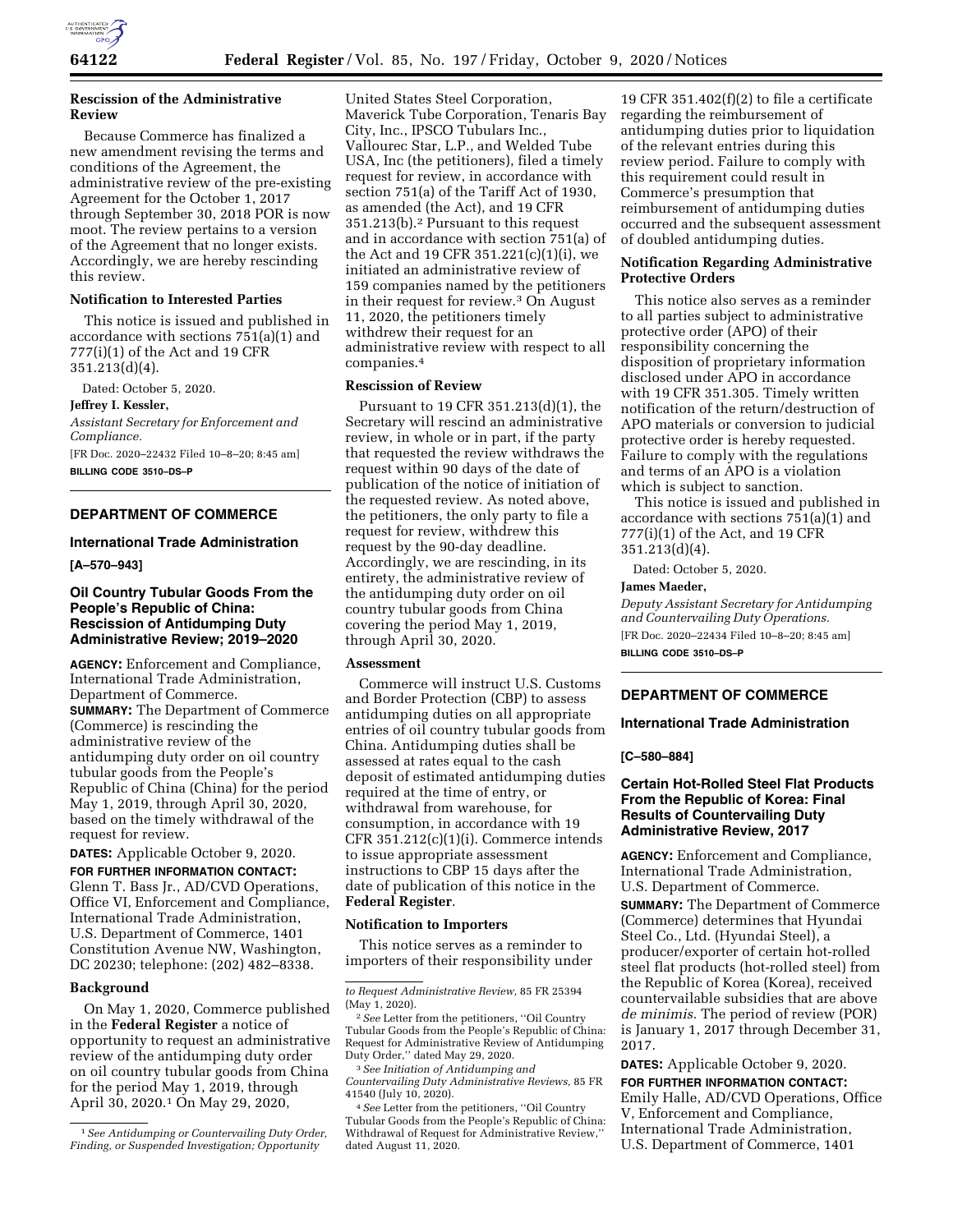Constitution Avenue NW, Washington, DC 20230; telephone: (202) 482–0176. **SUPPLEMENTARY INFORMATION:** 

### **Background**

Commerce published the *Preliminary Results* of this review on December 12, 2019.1 In addition, Commerce issued a post-preliminary determination related to an upstream subsidy allegation on electricity on March 11, 2020.2

On March 19, 2020, we postponed the final results of this review until June 9, 2020.3 On April 24, 2020, Commerce tolled all deadlines in administrative reviews by 50 days.4 On July 21, 2020, Commerce tolled all deadlines in administrative reviews by an additional 60 days, thereby extending the deadline for these final results until September 28, 2020.5 For a complete description of the events that occurred since the *Preliminary Results, see* the Issues and Decision Memorandum.6

## **Scope of the Order**

The products covered by this order are hot-rolled steel flat products. For a complete description of the scope of the order, *see* the Issues and Decision Memorandum.

#### **Analysis of Comments Received**

All issues raised in interested parties' briefs are addressed in the Issues and Decision Memorandum. A list of the issues raised by interested parties and to which we responded in the Issues and Decision Memorandum is provided in the Appendix to this notice. The Issues

3*See* Memorandum, ''Certain Hot-Rolled Steel Flat Products from the Republic of Korea: Extension of Deadline for Final Results of Countervailing Duty Administrative Review, 2017,'' dated March 19, 2020.

4*See* Memorandum to the Record from Jeffrey I. Kessler, Assistant Secretary for Enforcement and Compliance, ''Tolling of Deadlines for Antidumping and Countervailing Duty Administrative Reviews in Response to Operational Adjustments Due to COVID–19,'' dated April 24, 2020.

5*See* Memorandum to the Record from Jeffrey I. Kessler, Assistant Secretary for Enforcement and Compliance, ''Tolling of Deadlines for Antidumping and Countervailing Duty Administrative Reviews'' dated July 21, 2020. All deadlines in this segment of the proceeding have been extended by an additional 60 days.

6*See* Memorandum, ''Issues and Decision Memorandum for the Final Results of the Administrative Review of the Countervailing Duty Order on Certain Hot-Rolled Steel Flat Products from the Republic of Korea; 2017,'' dated concurrently with, and hereby adopted by, this notice (Issues and Decision Memorandum).

and Decision Memorandum is a public document and is on file electronically via Enforcement and Compliance's Antidumping and Countervailing Duty Centralized Electronic Service System (ACCESS). ACCESS is available to registered users at *[http://](http://access.trade.gov) [access.trade.gov.](http://access.trade.gov)* In addition, a complete version of the Issues and Decision Memorandum can be accessed directly at *[http://enforcement.trade.gov/frn/](http://enforcement.trade.gov/frn/index.html)  [index.html.](http://enforcement.trade.gov/frn/index.html)* The signed and the electronic versions of the Issues and Decision Memorandum are identical in content.

## **Changes Since the Preliminary Results**

Based on the comments received from interested parties and record information, we have made changes to the subsidy calculations for Hyundai Steel. For a discussion of these issues, *see* the Issues and Decision Memorandum.

### **Methodology**

Commerce is conducting this review in accordance with section 751(a)(l)(A) of the Tariff Act of 1930, as amended (the Act). For each of the subsidy programs found countervailable, we find that there is a subsidy, *i.e.,* a financial contribution from a government or public entity that gives rise to a benefit to the recipient, and that the subsidy is specific.7 For a full description of the methodology underlying our conclusions, *see* the Issues and Decision Memorandum.

In making these findings, Commerce relied, in part, on facts available, pursuant to sections 776(a) and (b) of the Act. For further information, *see*  ''Use of Facts Otherwise Available'' in the Issues and Decision Memorandum.

### **Final Results of Administrative Review**

In accordance with section 751(a)(1)(A) of the Act and 19 CFR 351.221(b)(5), we determine the total estimated net countervailable subsidy rates for the period January 1, 2017 through December 31, 2017 to be as follows:

| Company                | Subsidy rate<br>(percent ad<br>valorem) |
|------------------------|-----------------------------------------|
| Hyundai Steel Co., Ltd | 0.51                                    |

### **Disclosure**

Commerce will disclose the calculations performed for these final results within five days of the date of

publication of this notice to parties in this proceeding, in accordance with 19 CFR 351.224(b).

## **Assessment Rate**

In accordance with 19 CFR 351.212(b)(2), Commerce intends to issue appropriate assessment instructions to U.S. Customs and Border Protection (CBP) 15 days after publication of these final results. We will instruct CBP to liquidate shipments of subject merchandise produced and/or exported by Hyundai Steel, entered or withdrawn from warehouse for consumption from January 1, 2017 through December 31, 2017, at the *ad valorem* rate listed above.

## **Cash Deposit Requirements**

In accordance with section 751(a)(2)(C) of the Act, we intend to instruct CBP to collect cash deposits of estimated countervailing duties, in the amount shown above, on shipments of subject merchandise entered, or withdrawn from warehouse, for consumption on or after the date of publication of the final results of this review. For all non-reviewed firms, CBP will continue to collect cash deposits of estimated countervailing duties at the most recent company-specific or all others rate applicable to the company, as appropriate. These cash deposit requirements, when imposed, shall remain in effect until further notice.

## **Administrative Protective Order**

This notice also serves as a final reminder to parties subject to an administrative protective order (APO) of their responsibility concerning the return or destruction of proprietary information disclosed under APO in accordance with 19 CFR 351.305(a)(3), which continues to govern business proprietary information in this segment of proceeding. Timely written notification of the return/destruction of APO materials or conversion to judicial protective order is hereby requested. Failure to comply with the regulations and terms of an APO is a violation which is subject to sanction.

## **Notification to Interested Parties**

These final results are issued and published in accordance with sections 751(a)(1) and 777(i)(1) of the Act and 19 CFR 351.221(b)(5).

<sup>1</sup>*See Certain Hot-Rolled Steel Flat Products from the Republic of Korea: Preliminary Results of Countervailing Duty Administrative Review, 2017,*  84 FR 67927 (December 12, 2019) (*Preliminary Results*), and accompanying Preliminary Decision Memorandum.

<sup>2</sup>*See* Memorandum, ''Post-Preliminary Analysis Memorandum—Upstream Subsidy on Electricity,'' dated March 11, 2020.

<sup>7</sup>*See* sections 771(5)(B) and (D) of the Act regarding financial contribution; section 771(5)(E) of the Act regarding benefit; and section 771(5A) of the Act regarding specificity.